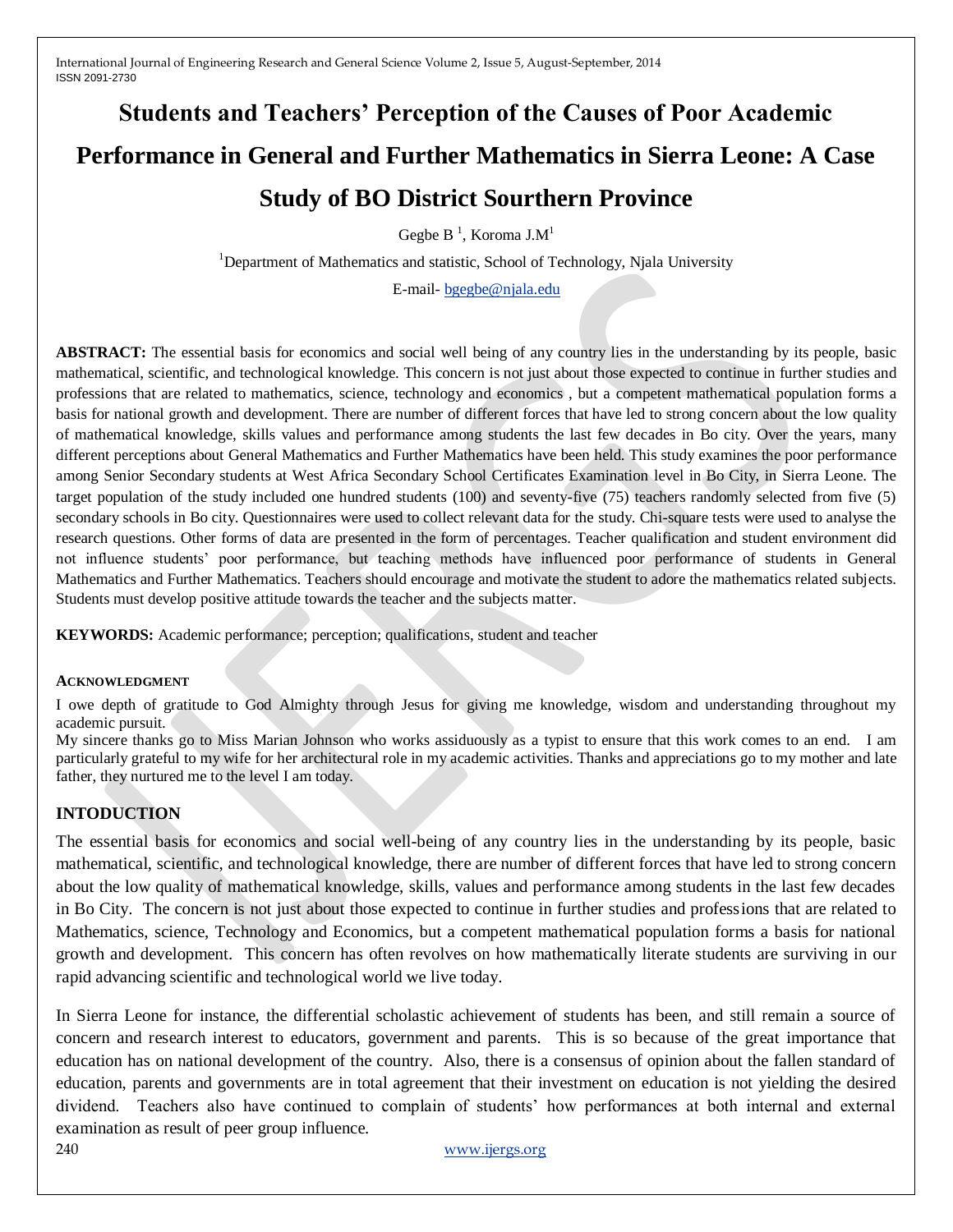Technology related subjects at university, such a result are worrisome. The situation is almost the same for Further Mathematics for which the average pass was 3.7%. Looking at the analysis is not surprising that the Gbamanja Commission recommended the following.

- Awarding Grant-in Aid to all female students who had gained admission to tertiary institution to study Science causes such as Mathematics Physics, Chemistry, Biology and Engineering options.
- Recruited other four thousand  $(4000)$  teachers  $(2008)$

Education at secondary school level is supposed to be bedrock and the foundation towards higher knowledge in tertiary institutions. It is an investment as well as an instrument that can be used to achieve a more repaid economic, social, political technological, scientific and cultural development in the country. The national policy on education (2004) stipulated that secondary education is an instrument for national development general development of the security and equality of educational opportunities to all Sierra Leone children, irrespective of any real or marginal disabilities. The role of secondary education is to lay the foundation for further education and id a good foundation is laid at this level, there are likely to be no problem of subsequent level.

However, different people at different times have passed the blame of poor performance in secondary school to students because of their low retention, parental factors, association with wrong peers, low achievement motivation and the like (Aremu & Sokan, 2003; Aremu & Oluwole 2001).

Morakingo (2003) believed that the falling level of academic achievement is attributable to teacher own use at verbal reinforcement strategy. Others found out that the attitude of some teachers to their job is reflected in their poor attendance to lessons, lateness to school, unsavoury comments about student's performance that could damage their ego poor method of teaching and they like affect pupils' academic performance.

This research is geared towards students and teachers perception of the poor academic performance in General and Further mathematics in Sierra Leone.

# **STATEMENT OFTHE PROBLEM**

According to Audit Service Sierra Leone Report 2009, it was observed that external examination remain poor in 2009. And out of the total three million, eight thousand one hundred and sixty thousand Leones (Le3, 080,160,000) – paid for West Africa senior School certificate (WASSCE) fees by government, the sum of two million seven hundred and eighty one, three hundred and forty eight thousand Leones (Le2, 781,348,000) was for candidates whose credit passes were low that they could not qualify for entering to any tertiary institution of learning in Sierra Leone. The poor performance of pupils in the 2008 Basic Education Certificate Examination (BECE) and West Africa Senior School Certificate Examination (WASSCE) in Sierra Leone prompted his Excellency the president to set up Professor Gbamanga commission of enquiry to investigate reasons for such dismissal performance. The table below shows results for WASSCE in Sierra Leone for 2007, 2008 and 2009 respectively in General Mathematics and Further Mathematics.

| Year | <b>Total Number of Candidate</b> | Credit $(A1 - C6)$ % | Failed (above C6) % |
|------|----------------------------------|----------------------|---------------------|
| 2007 | 18397                            |                      | 96                  |
| 2008 | 23799                            |                      | 96                  |

### *Table 1: General Mathematic*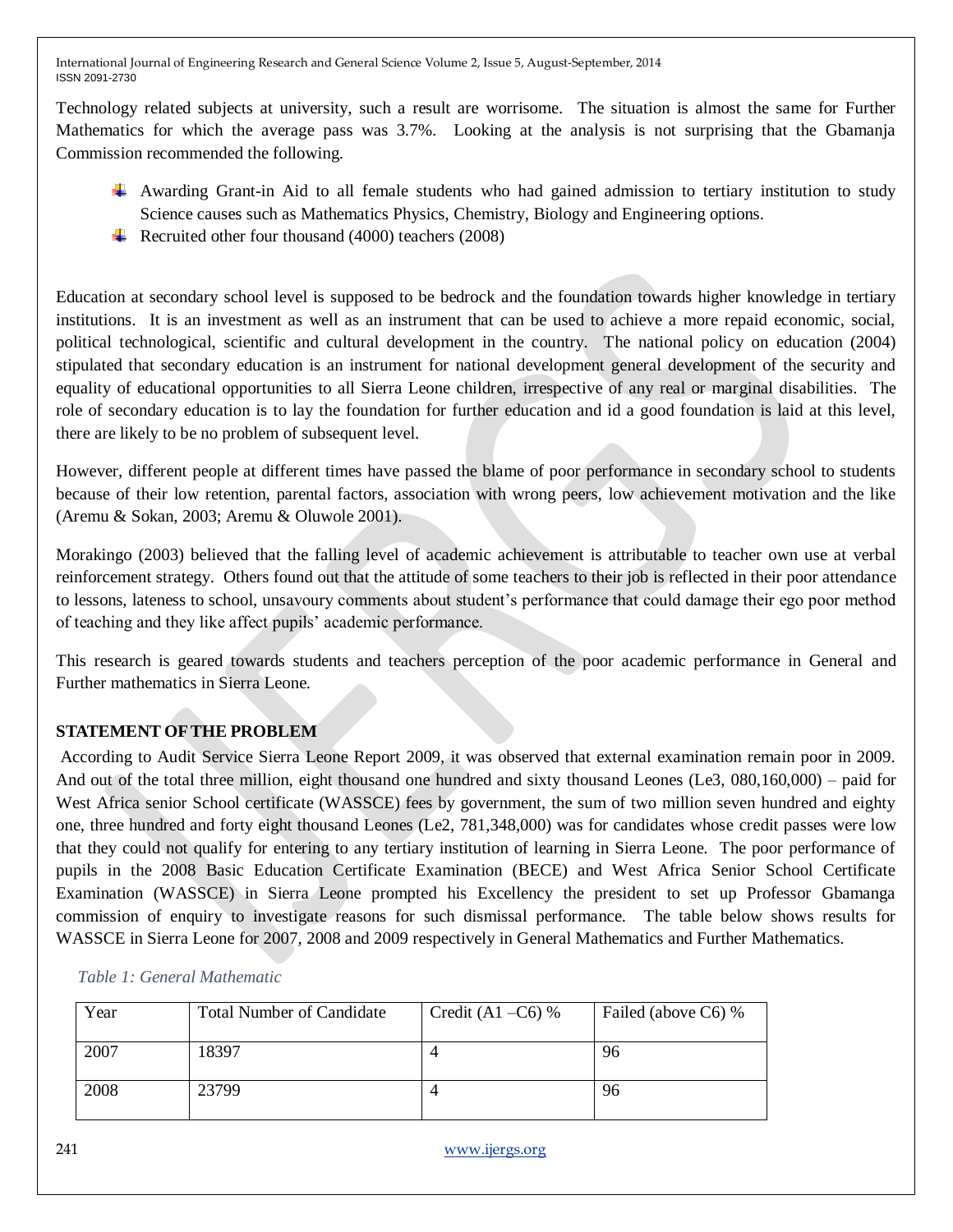| $\sim$ 0.00 | .202 <sup>o</sup>        | - |
|-------------|--------------------------|---|
| 2009        | $\overline{\phantom{a}}$ | . |
|             |                          |   |

*Data source: WASSCE*

#### *Table 2 Further Mathematics*

| Year                                                        | <b>Total Number of Candidate</b> | Credit $(A1 - C6)$ % | Failed (above C6) % |
|-------------------------------------------------------------|----------------------------------|----------------------|---------------------|
| 2007                                                        | 384                              | 4                    | 96                  |
| 2008                                                        | 2770                             | 4                    | 96                  |
| 2009<br>$D_{\text{min}}$ $C_{\text{min}}$ , $W / A C C C F$ | 2084                             |                      | 96                  |

*Data Source: WASSCE*

From the above tables 2007 – 2009 academic year students' performance in the above subjects prove to be absolutely poor, hence average of 4.3% of the total number of students offering General Mathematics at WASSCE level maintain a credit or better. Considering that General Mathematics is a prerequisite for admission for all Science and Technology related subjects at university level such result is worrisome. The situation is almost the same for Further Mathematics for which the average percentage pass was 3.7% looking at the above analysis is not surprising.

### **JUSTIFICATION**

All over the country, there is a consensus of opinion of the fallen standards of education in Sierra Leone, parents and Government are in total agreement in the opinion that, their huge investment on education is not yielding the desired dividend. Teachers also complain of student's low performance at both internal and external examination.

The West Africa senior School Certificate Examination (WASSCE) results conducted by West Africa Examination Council (WAEC) justified the problematic nature and generalization of poor secondary school students' performance in different school subjects.

The question as early statement, what is the cause of this fallen standard and poor academic performance of students? Is the fault entirely that of teachers or students or both of them? It is that students of today are non-achievers because they have low intelligence quotient and a good neutral mechanism to be able to act purposefully, think rationally and deal effectively with academic tasks? Or is it because teachers are no longer putting in much commitment as before? Or is it in teacher method of teaching and interaction with pupils? Or is the poor performance of students caused by parents. Neglect separation and poverty? The present study therefore sought to find out students and teacher perception on the causes of poor academic performance among secondary school students in Bo city.

### **THE PURPOSE OF STUDY**

The purpose of this study sets out clearly among other things to: Finding out whether there is significant difference between methods of teaching and academic performance qualification to teachers and academic performance qualification to teachers and academic performance and students' environment and poor academic performance.

### **RESEARCH QUESTIONS**

This research will attempt to answer the following questions:

i. What is the perception of teachers on students' poor performance and teachers' qualification?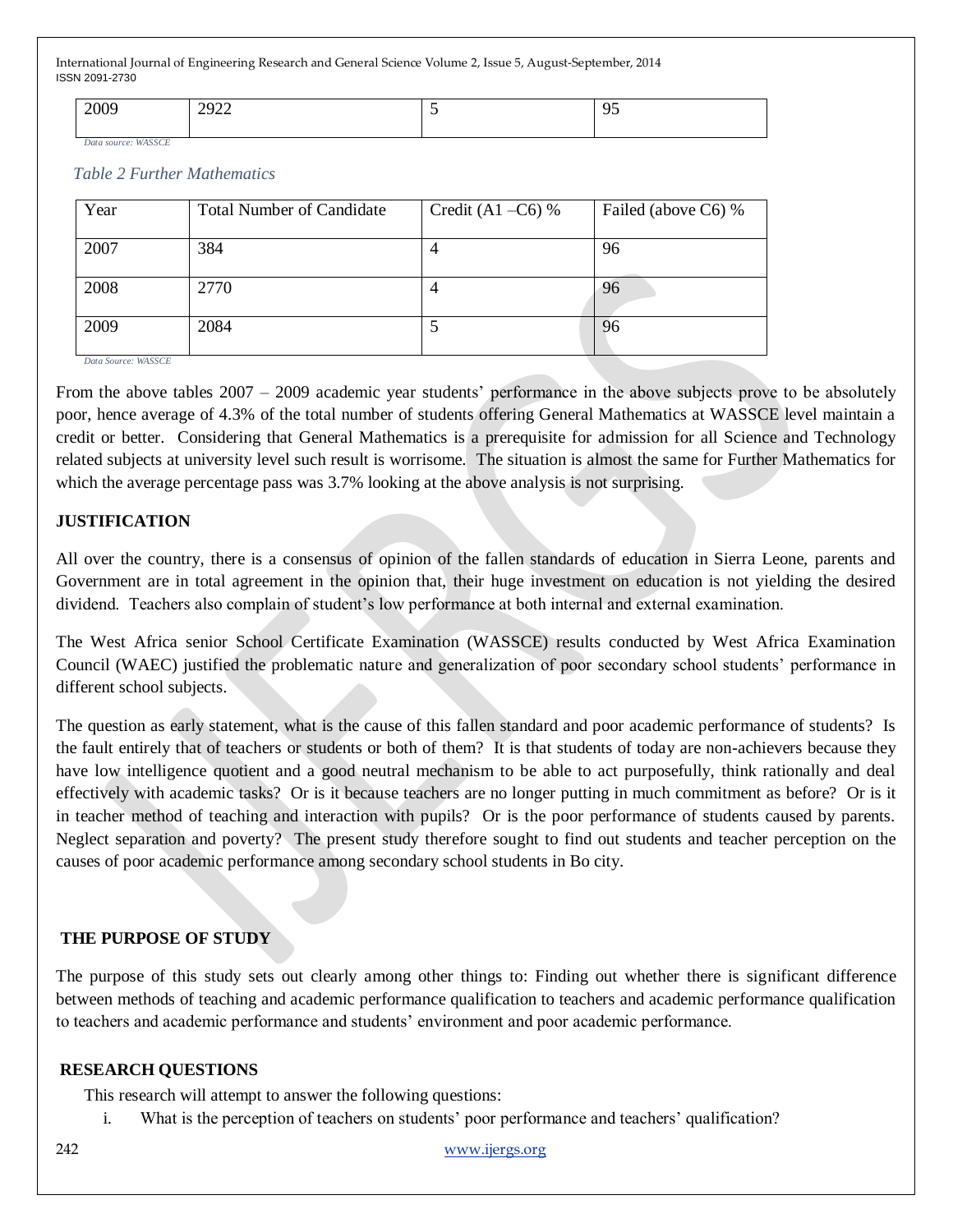- ii. What is students' perception on teachers' qualification and students' poor academic performance?
- iii. What is the perception of teachers on students' poor performance and teachers' method of teaching?
- iv. What is the students' perception on their academic performance and teachers' methods of teaching?
- v. What is teachers' perception on students' environment and students' poor performance?
- vi. What is the students' perception on students' environment and poor academic performance

# **RESEARCH OBJECTIVES**

The specific objectives of the study are to identify

- a) Demographic information of respondents' and gender
- b) To use Chi-Square test to know
- i. The perception of teachers on students' poor performance and teachers' qualification.
- ii. The students' perception on teachers' qualification and students' poor academic performance.
- iii. The perception of teachers on students' poor academic performance and teachers' method of teaching.
- iv. The students' perception on their poor academic and teachers' method of teaching.
- v. The teachers' perception on students' environment and students' poor performance.
- vi. The students' perception on students' environment and poor academic performance.

# **STUDYAREA**

This study was carried in five (5) randomly selected senior secondary schools in Bo, Bo City. The following schools for the purpose of the study where

- i. Ahmadiya Muslim Secondary School (AMSS)
- ii. Bo Government Secondary School (Bo School)
- iii. Christ the King College (CKC)
- iv. Queen of the rosary Secondary School (QRS)
- v. Saint Andrew's Secondary School (UCC)

# **SCOPE OFTHE STUDY**

The study seeks to investigate of students and Teachers Perception of the consensus poor Academic performance in five (5) randomly selected senior secondary Schools in Central part of Bo City.

# **RESEARCH DESIGN**

The researcher randomly selected five (5) senior secondary schools in Bo City, to consult with the teachers and student about some of the problems affecting the student and teachers perception of the causes of poor academic performance in general mathematics and further mathematics teaching at school. The study adopted descriptive survey design. This is because the researcher is only interested in determining the influence of the independence variables on the dependent variables without manipulating any of the variables. The variables that were identified in the study for research questions and data collection instrument were.

- i. Student's poor or academic performance and teacher's qualifications
- ii. Student's poor academic performance and teachers method of teaching
- iii. Student's environment and poor academic performance.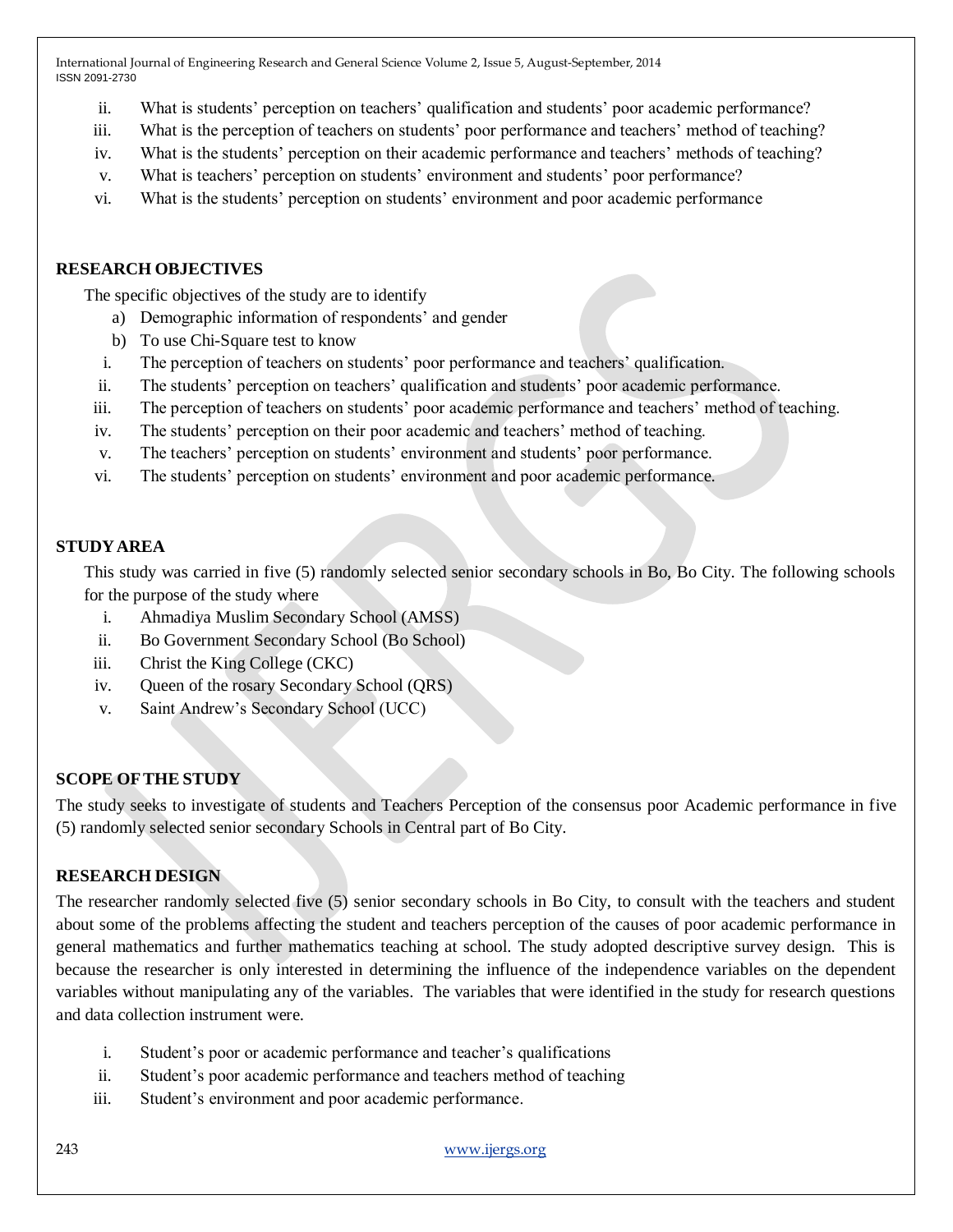This study of the poor performance toward general mathematics and Further Mathematics on both subjects was done using the qualities method. This was done by using a questionnaire name where student and teachers used a liker scale to gather the data for quantitative aspect of the study. The Information were analysed for a correlation between the variables in the study. The results of the questionnaire name were placed in to themes for reporting. The researcher attempted to record student; and teachers; reaction to the impact of attitude on classroom performance. In addition to the liker scale questions; the subject were asked to qualify their answer with a brief explanation or comment. The student and teachers were notified of the study. The participants did maintain complete anonym is the study. The surveys were returned to the researcher through person to person process. The researcher collected all of the surveys and the data was placed into statistical analysis.

# **SAMPLING PROCEDURE AND SAMPLE SIZE**

Simple random sampling was used to select five (5) major Secondary Schools in Bo City. The standard of the schools was also taken into consideration for better yield of result.

### **INSTRUMENTATION**

The main instrument designed for the study is a self-designed questionnaire on perception of student's poor academic performance. The questionnaire contained two (2) sections:

### A - Contains information

B- Requires responses of alternation options from the respondents. Options ranged from strongly disagree. The researcher used the following instruments in the study:

- i. Well-structured questionnaire, which helped the researcher to attain high response rate.
- ii. An informal interview was used to complement the effect of the questionnaire. This was done in the form of conversational discussion.
- iii. A secondary data from examination office was obtained formally

# **DATA COLLECTION**

At the various schools, the researcher and the introduced himself to the principal, class teachers and the student and briefed the college authorities and the student about the purpose of his visit and study. The researcher equally explained to the subject what their role should be during the training programme. The researcher the randomly selected the number of student needed for the study, gave them the questionnaire and explained to them how to respond to it.

The process of responding to the questionnaire was explained to the student to ensure that valid data were collected. The researcher printed and administered one hundred and seventy five questionnaires to both student and teachers. One hundred (100) were administered to student and seventy five (75) to the teachers.

Eight five (85) questionnaires were collected from student and seventy (70) from the teachers. Therefore a total of fifty five (55) out of one hundred and seventy five (175) were collected from both teacher and student. Primary data were collected from the student and teachers to determine the performance of student in general mathematics and further mathematics at WASSCE. The data obtained were analysed using frequency count and chi-Square statistical analysis with the formula.

 $\chi^2 = (O-E)^2$ E

 $244$  E = Expected frequency  $\frac{www.jjergs.org}{www.jgsgs.org}$ Where  $\chi^2$  = Chi-Square  $O = Observed frequency$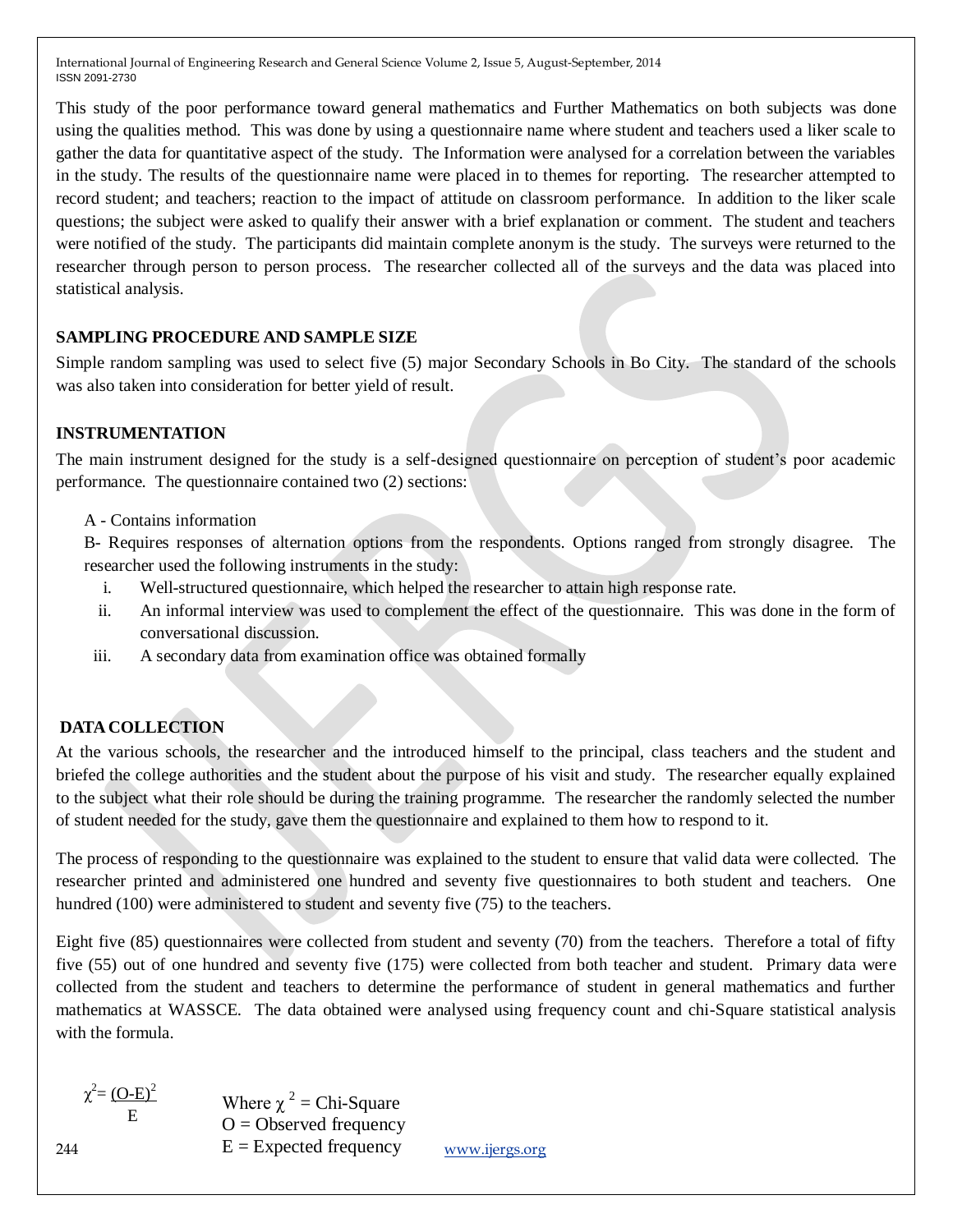### **TREATMENT OF DATA**

The data collected were compiled organized and interpreted. This led to the computation of percentages of teachers and student responses to the questionnaire and interviews based on their perception of the problems. Inferential statistics (analysis of frequency count and Chi-Square) were the two methods used to analyse the collected data

### **HYPOTHESES**

In attempting to reach decisions, it is useful to make assumption about the population involved. Such assumptions, which may or may not be true, are called statistical hypothesis. They are generally statements about the probability distribution of the populations. Chi-Square test was to test the null and alternative hypothesis.

*1) H1*: Teachers perceive that teachers' qualification does not affect poor academic performance among secondary school students.

*H<sub>o</sub>*: Teachers perceive that teachers' qualification does affect poor academic performance among secondary school students.

**2)** *H1*:Students' perceive teachers' Qualification does not have impact on their academic performance

*Ho*: Academic performance. Students' Perceive Teachers' Qualification does have impact on their academic performance.

- **3)** *H1*: Teachers' method of teaching and learning materials does not influence students' academic performance. *Ho*: Teachers' method of teaching and learning materials does influence students' academic performance.
- **4)** *H1*: Teachers do not perceive students environment as influencing their academic performance. *Ho*: Teachers do perceive student environment as influencing their academic performance.
- **5)** *H1*: Students' perception that teachers' methods of teaching and learning materials do not influence students' academic performance.

*H<sup>o</sup>* Students perceive that teachers' method of teaching and learning materials do influence students' academic performance.

- **6)** *H1:* Teachers do not perceive students environment as influencing their academic performance.
	- *Ho*: Teachers do perceive student environment as influencing their academic performance

# **THE RESULT OF PRIMARY DATA**

The chapter presents the results of study. It does so on the context of the research question in chapter one. The results of analysis are presented as follows:

# **DEMORGRAPHIC INFORMATION OF RESPONDENTS**

*Table 3: Gender of respondents*

|             |     | Male |          | Female | Total |  |  |
|-------------|-----|------|----------|--------|-------|--|--|
| Respondents | No. | $\%$ | No.<br>% |        | $\%$  |  |  |
| Teachers    | 50  | 71.4 | 20       | 28.6   | .00   |  |  |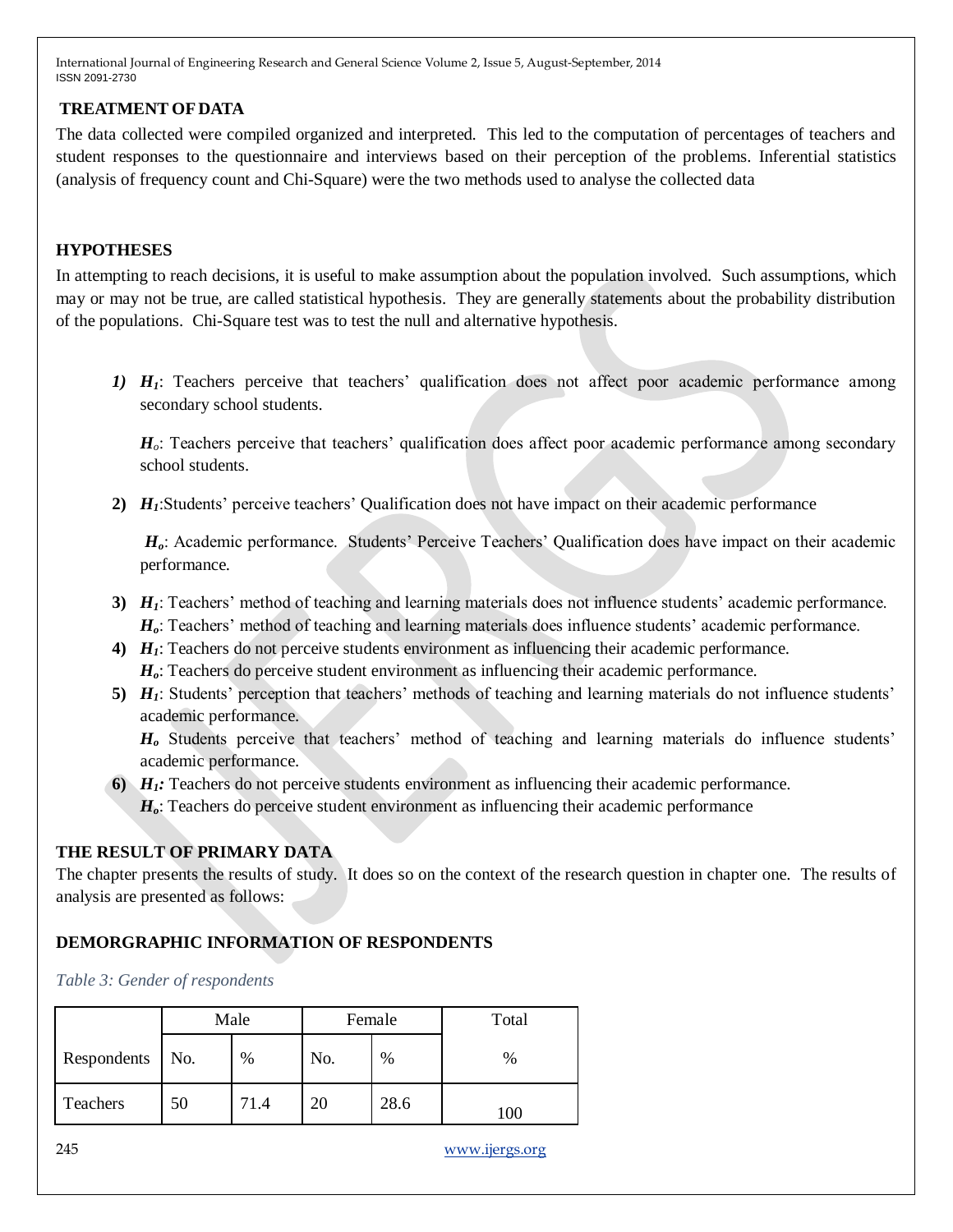| <b>Students</b> | $\sim$<br>◡∸ | h<br>∪∠.− | $\sim$<br>ىدر | $\sim$<br>J I .U | 100 |
|-----------------|--------------|-----------|---------------|------------------|-----|
|-----------------|--------------|-----------|---------------|------------------|-----|

Table **3** shows the gender of respondents. It could be observed that seventy teachers were given questionnaire. Fifty male (71.4%) responded to the questionnaire and twenty female (28.6%) responded to the questionnaire. It is observed that eighty four students were given questionnaire, and out of which sixty two percent (62.4%) responded to the questionnaire and thirty eight female (37.6%) responded to the questionnaire.

*Table 4: Perception of academic performance and Teachers' poor academic performance questionnaire.*

| Items          | Variable                               | SА             | A               | UU             | D    | <b>SD</b> | Raw   |
|----------------|----------------------------------------|----------------|-----------------|----------------|------|-----------|-------|
|                |                                        |                |                 |                |      |           | Total |
|                |                                        |                |                 |                |      |           |       |
| $\mathbf{1}$   | Lack of quality of teachers has an     | 23             | 32 <sub>1</sub> | $\overline{4}$ | 17   | 6         | 82    |
|                | adverse effect in the poor performance | (8)            | (21)            | (2)            | (36) | (15)      |       |
|                | of students                            |                |                 |                |      |           |       |
| 2              | Most teachers do not have adequate     | 2              | 22              | $\overline{4}$ | 85   | 50        | 163   |
|                | knowledge of their subject matter      | (16)           | (42)            | (4)            | (73) | (29)      |       |
| 3              | Teacher's extreme dependence<br>on     | $\overline{4}$ | 17              | 1              | 115  | 31        | 168   |
|                | textbooks can lead to poor academic    | (16)           | (43)            | (4)            | (75) | (30)      |       |
|                | performance                            |                |                 |                |      |           |       |
| $\overline{4}$ | Seminars, workshop, in-service course  | 15             | 40              | 3              | 42   | 18        | 118   |
|                | are not organized for teachers         | (11)           | (43)            | (3)            | (53) | (21)      |       |
| 5              | Inadequate teaching skill              | 6              | 38              | $\overline{3}$ | 70   | 22        | 139   |
|                |                                        | (13)           | (36)            | (3)            | (62) | (25)      |       |
| 6              | Poor status of teachers with economic  | 22             | 45              | $\mathfrak{D}$ | 6    | 8         | 83    |
|                | stress have drained the motivation of  | (8)            | (21)            | (2)            | (36) | (15)      |       |
|                | the teachers                           |                |                 |                |      |           |       |
|                |                                        |                |                 |                |      |           |       |

### **HYPOTHESIS**:

- *Ho*: Teachers perceive that teachers' qualification does not affect poor academic performance among secondary school students
- *H1*: Teachers perceive that teachers' qualification does affect poor academic performance among secondary school students

At 5 % level of significance Degree of freedom :(r-1) (c-1) =  $(5-1)$  (6-1) =  $4*5=20$  $\chi^2$  (table) = 31.41

 $\chi^2$  (calculated) = <u>(23-8)<sup>2</sup></u> + (32-21)<sup>2</sup> + (4-2)<sup>2</sup> ... + (2-2)<sup>2</sup> + (6-37)<sup>2</sup> + (8-15)<sup>2</sup> = 8 21 2 2 37 15

 $\chi^2$  (cal) = 228.5

246 [www.ijergs.org](http://www.ijergs.org/)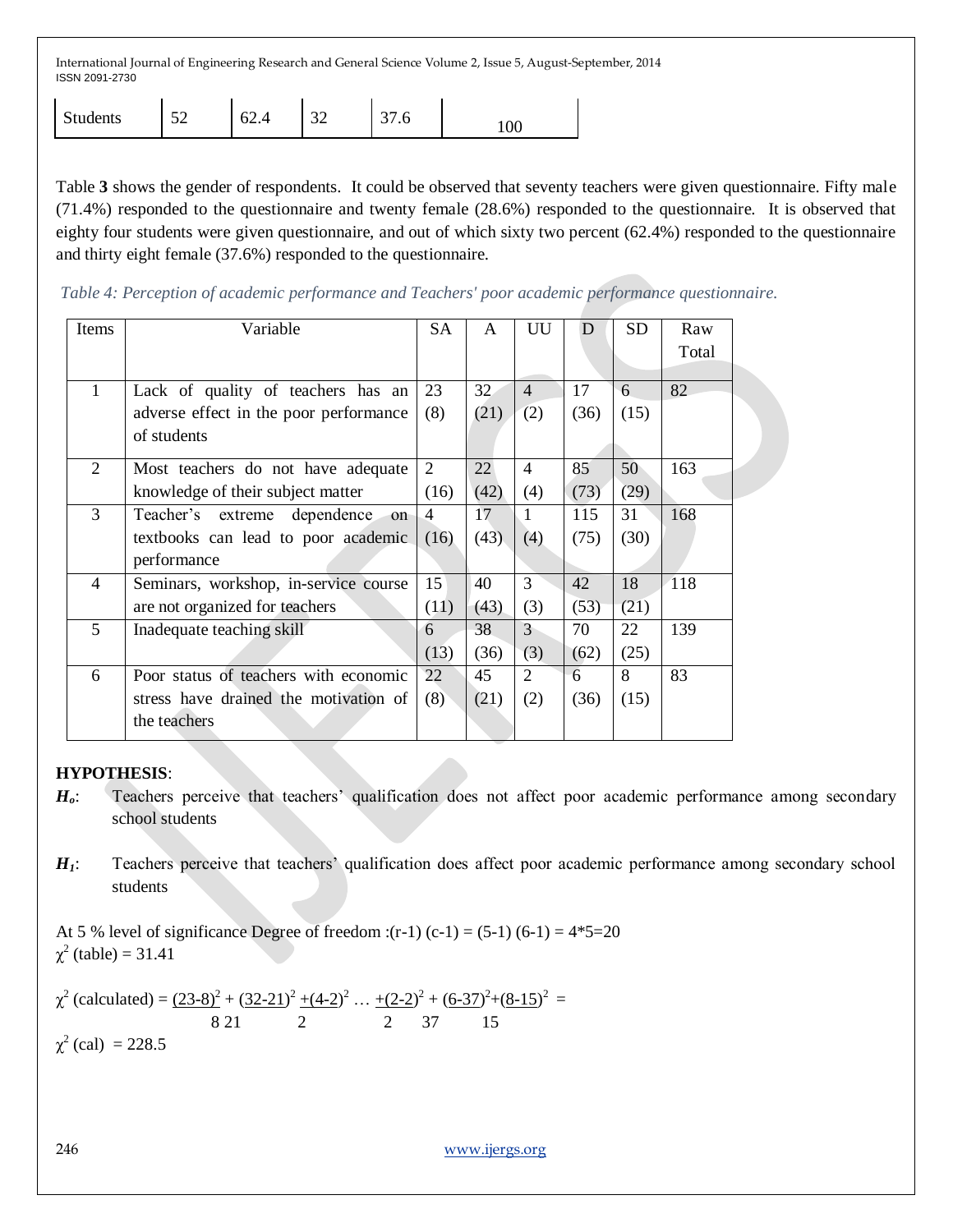# **DISCUSSIONS**

Since the  $\chi^2$  (228.5) calculated is greater than  $\chi^2$  (31.41) table, we reject the null hypothesis and accept that alternative hypothesis

# **CONCLUSIONS**

Teachers perceive that teachers qualification affect poor academic performance among Secondary School Students.

|  | Table 5: Perception of students in their poor academic performance and teachers' qualification |  |
|--|------------------------------------------------------------------------------------------------|--|
|  |                                                                                                |  |

| Items          | Variable                               | <b>SA</b> | A    | UU             | D            | <b>SD</b> | Raw   |
|----------------|----------------------------------------|-----------|------|----------------|--------------|-----------|-------|
|                |                                        |           |      |                |              |           | Total |
|                |                                        |           |      |                |              |           |       |
| $\mathbf{1}$   | Lack of quality of teachers has an     | 75        | 50   | $\overline{4}$ | $52^{\circ}$ | 41        | 222   |
|                | adverse effect in the poor performance | (27)      | (43) | (18)           | (78)         | (56)      |       |
|                | of students                            |           |      |                |              |           |       |
|                |                                        |           |      |                |              |           |       |
| 2              | Most teachers do not have adequate     | 30        | 59   | $\overline{4}$ | 142          | 87        | 322   |
|                | knowledge of their subject matter      | (40)      | (62) | (29)           | (113)        | (81)      |       |
| 3              | Teacher's extreme dependence<br>on     | 28        | 62   | 115            | 80           | 102       | 387   |
|                | textbooks can lead to poor academic    | (30)      | (58) | (18)           | (135)        | (125)     |       |
|                | performance                            |           |      |                |              |           |       |
| $\overline{4}$ | Seminars, workshop, in-service course  | 30        | 58   | 18             | 135          | ` $125$   | 366   |
|                | are not organized for teachers         | (45)      | (71) | (30)           | (129)        | (92)      |       |
| 5              | Inadequate teaching skill              | 33        | 54   | 13             | 160          | 72        | 332   |
|                |                                        | (41)      | (64) | (27)           | (117)        | (81)      |       |
| 6              | Poor status of teachers with economic  | 42        | 91   | 6              | 113          | 60        | 312   |
|                | stress have drained the motivation of  | (38)      | (60) | (26)           | (109)        | (72)      |       |
|                | the teachers                           |           |      |                |              |           |       |

### **HYPOTHESIS:**

*Ho***:** Students' perceive teachers' Qualification does not have impact on their Academic performance.

*H<sub>1</sub>*: Students' perceive teachers' Qualification does have impact on their academic performance

# **CALCULATION**

At 5% level on significance Degree of freedom:

$$
\chi^2 \text{ (calculated)} = \frac{(75-27)^2 + (50-43)^2 + (4-18)^2 \dots + (6-26)^2 + (113-109)^2 + (60-72)^2}{72} =
$$
  
 
$$
\chi^2 \text{ (cal.)} = 459.6
$$

# **DISCUSSION**

247 [www.ijergs.org](http://www.ijergs.org/) Since the  $\chi^2$  (459.6) calculated is greater than  $\chi^2$  (31.41) a table we reject the null hypothesis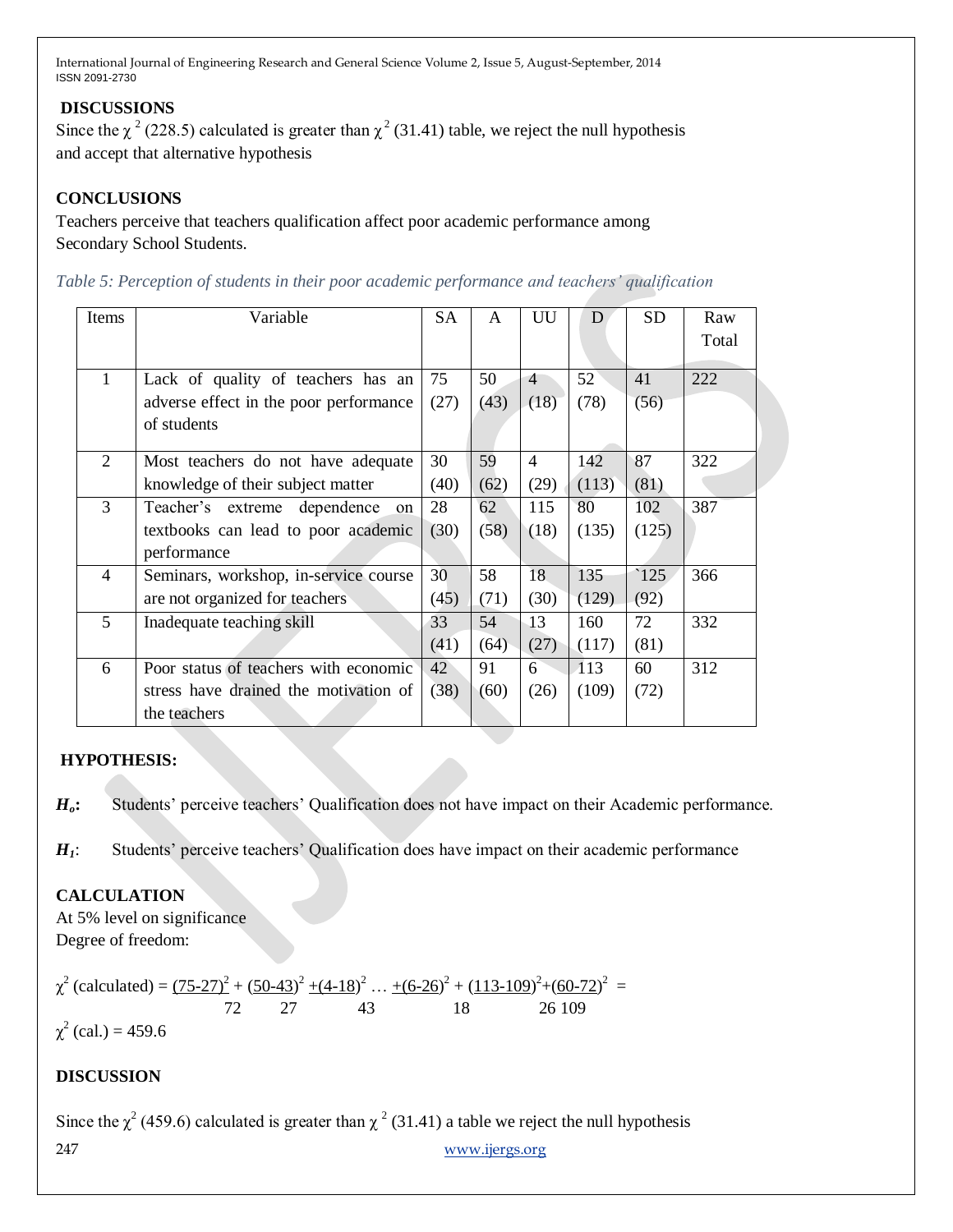and accept the alternative hypothesis.

# **CONCLUSION**

Students perceive teachers' qualification as having impact on their academic performance

*Table 6: Perception of teachers on the influence teachers' method of teaching and learning materials on students' poor academic performance*

| Items          | Variable                                     | <b>SA</b>      | A    | UU             | D     | <b>SD</b>    | Raw<br>Total |
|----------------|----------------------------------------------|----------------|------|----------------|-------|--------------|--------------|
| 1              | Large number of Students accommodated        | 22             | 49   | $\Omega$       | 10    | $\Omega$     | 81           |
|                | in a classroom make the teacher not do       | (6)            | (16) | (1)            | (41)  | (18)         |              |
|                | have classroom management                    |                |      |                |       |              |              |
|                |                                              |                |      |                |       |              |              |
| 2              | Teachers<br>in<br>innovative<br>not<br>are   | $\overline{4}$ | 18   | $\theta$       | 112   | 33           | 167          |
|                | methodology                                  | (12)           | (32) | (2)            | (85)  | (36)         |              |
| 3              | Instructional materials are not provided for | 15             | 20   | $\overline{2}$ | 70    | 22           | 129          |
|                | the teachers to use in teaching various      | (9)            | (25) | (1)            | (66)  | (28)         |              |
|                | subjects. Teachers never organize inter-     |                |      |                |       |              |              |
|                | class and inter school debates for the       |                |      |                |       |              |              |
|                | students                                     |                |      |                |       |              |              |
| $\overline{4}$ | Inadequate supervision of the inspectors in  | 6              | 22   | $\overline{4}$ | 75    | $^{\circ}28$ | 135          |
|                | secondary schools                            | (10)           | (26) | (1)            | (169) | (29)         |              |
| 5              | Teacher do not plan their adequately         | $\overline{2}$ | 14   |                | 93    | 79           | 189          |
|                |                                              | (13)           | (36) | (2)            | (96)  | (41)         |              |
| 6              | There are no adequate textbooks in schools   | 15             | 51   | $\overline{2}$ | 34    | 22           | 124          |
|                |                                              | (9)            | (24) | (1)            | (63)  | (27)         |              |

# **HYPOTHESIS**

*Ho***:** teachers' method of teaching and learning materials does not influence students' academic performance.

*H1***:** teachers' method of teaching and learning materials does not influence students' academic performance.

# **Calculation**

At 5% level on significance

Degree of freedom:  $(r-1)$   $(c-1) = (5-1)$   $(7-1) = 4x6=24$  $\chi^2$ (table) = 36.41  $\chi^2$  (cal) =  $(22-6)^2 + (49-16)^2 + (0-1)^2 + (2-1)^2 + (34-63)^2 + (22-7)^2$  6 4 1 1 63 27  $\chi^2$  (cal.) = 329.03

# **DISCUSSION**

248 [www.ijergs.org](http://www.ijergs.org/) Since the  $\chi^2$ <sub>(329.03)</sub> calculated is greater than  $\chi^2$  (36.410) table we reject the null hypothesis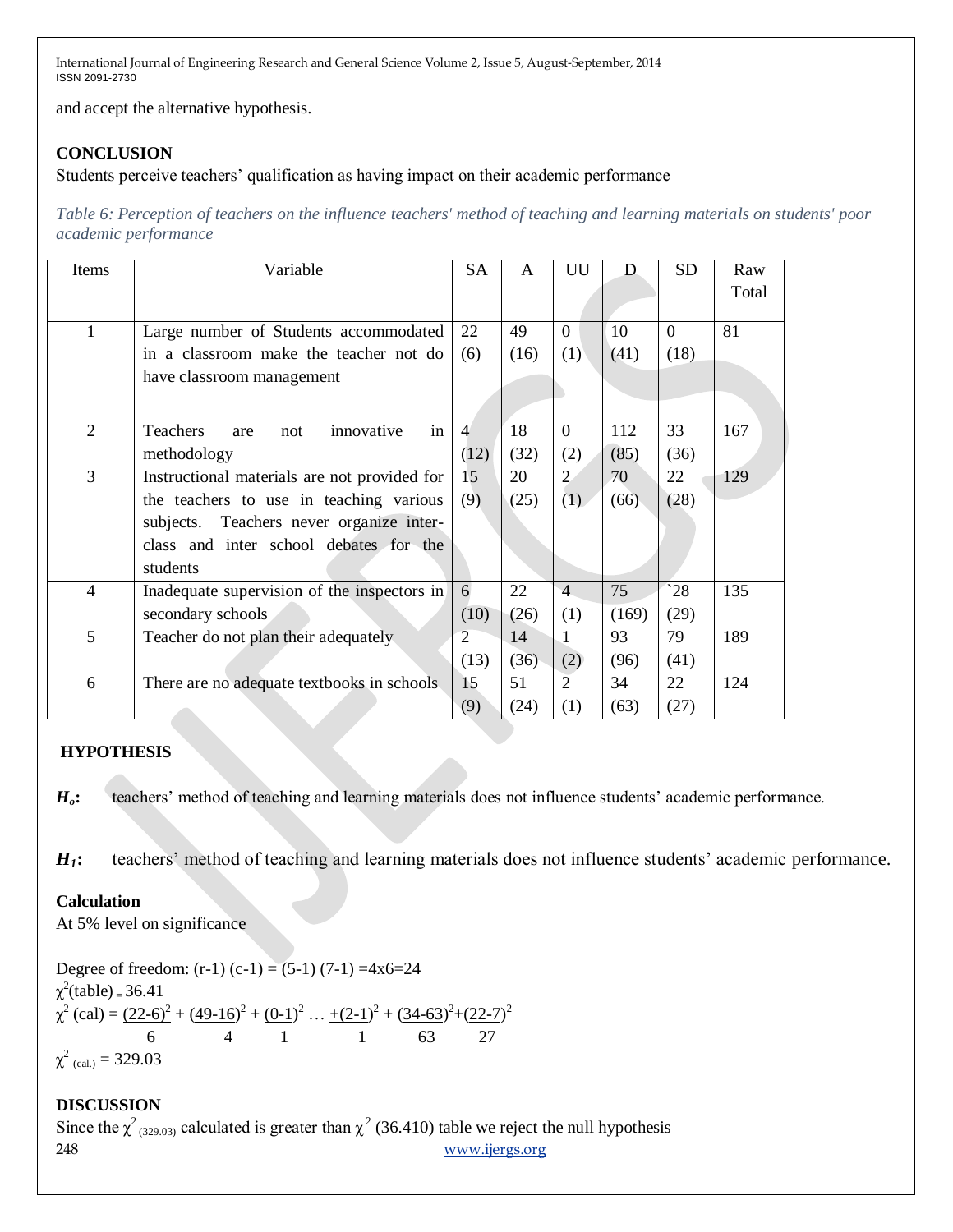and accept the alternative hypothesis.

# **CONCLUSION**

Teacher's method of teaching and learning materials influences students' academic performance.

*Table 7: Perception of students on the influence of teachers' method of teaching and learning materials on students poor performance*

| Items          | Variable                                         | SA   | $\mathsf{A}$ | UU             | D     | <b>SD</b> | Raw   |
|----------------|--------------------------------------------------|------|--------------|----------------|-------|-----------|-------|
|                |                                                  |      |              |                |       |           | Total |
|                |                                                  |      |              |                |       |           |       |
| $\mathbf{1}$   | Large number of Students accommodated in a       | 61   | 133          | $\overline{4}$ | 58    | 32        | 288   |
|                | classroom make the teacher do not have           | (52) | (16)         | (7)            | (127) | (78)      |       |
|                | classroom management                             |      |              |                |       |           |       |
| $\overline{2}$ | Teachers are not innovative in methodology       | 18   | 37           | 31             | 218   | 60        | 364   |
|                |                                                  | (30) | (66)         | (9)            | (16)  | (98)      |       |
| 3              | Instructional materials are not provided for the | 29   | 61           | 9              | 158   | 145       | 402   |
|                | teachers to use in teaching various subjects.    | (36) | (73)         | (9)            | (178) | (108)     |       |
|                | Teachers never organize inter-class and inter    |      |              |                |       |           |       |
|                | school debates for the students                  |      |              |                |       |           |       |
| $\overline{4}$ | Inadequate supervision of the inspectors<br>in   | 21   | 58           | $\overline{2}$ | 159   | 97        | 337   |
|                | secondary schools                                | (28) | (61)         | (8)            | (149) | (91)      |       |
| 5              | Teacher do not plan their adequately             | 18   | 39           | $\overline{4}$ | 289   | 132       | 432   |
|                |                                                  | (36) | (79)         | (10)           | (191) | (116)     |       |
| 6              | There are dedicated to their teaching subjects   | 26   | 56           | 7              | 172   | 116       | 372   |
|                |                                                  | (31) | (69)         | (9)            | (169) | (102)     |       |
| $\overline{7}$ | There are no adequate textbooks 8in schools      | 39   | 83           | 3              | 129   | 108       | 362   |
|                |                                                  | (30) | (66)         | (8)            | (160) | (97)      |       |

### **HYPOTHESIS**

*Ho***:** Students' perception that teachers' methods of teaching and learning materials do not influence students' academic performance.

*H1*: Students perceive that teachers' method of teaching and learning materials do influence students' academic performance

Calculation

At 5% level of significance.

Degree of freedom =  $(r-1)$   $(c-1)$  =  $(5-1)$   $(7-1)$   $4x6 = 24$ 

$$
\begin{aligned}\n\chi^2_{\text{(cal)}} &= 36.41 \\
\chi^2_{\text{(cal)}} &= \frac{(61-24)^2}{24} + \frac{(133-52)^2 + (4-7)^2}{52} \dots + \frac{(3-8)^2 + (129-160)^2 + (108-97)^2}{8} \\
\chi^2_{\text{(cal)}} &= 446.6\n\end{aligned}
$$

249 [www.ijergs.org](http://www.ijergs.org/)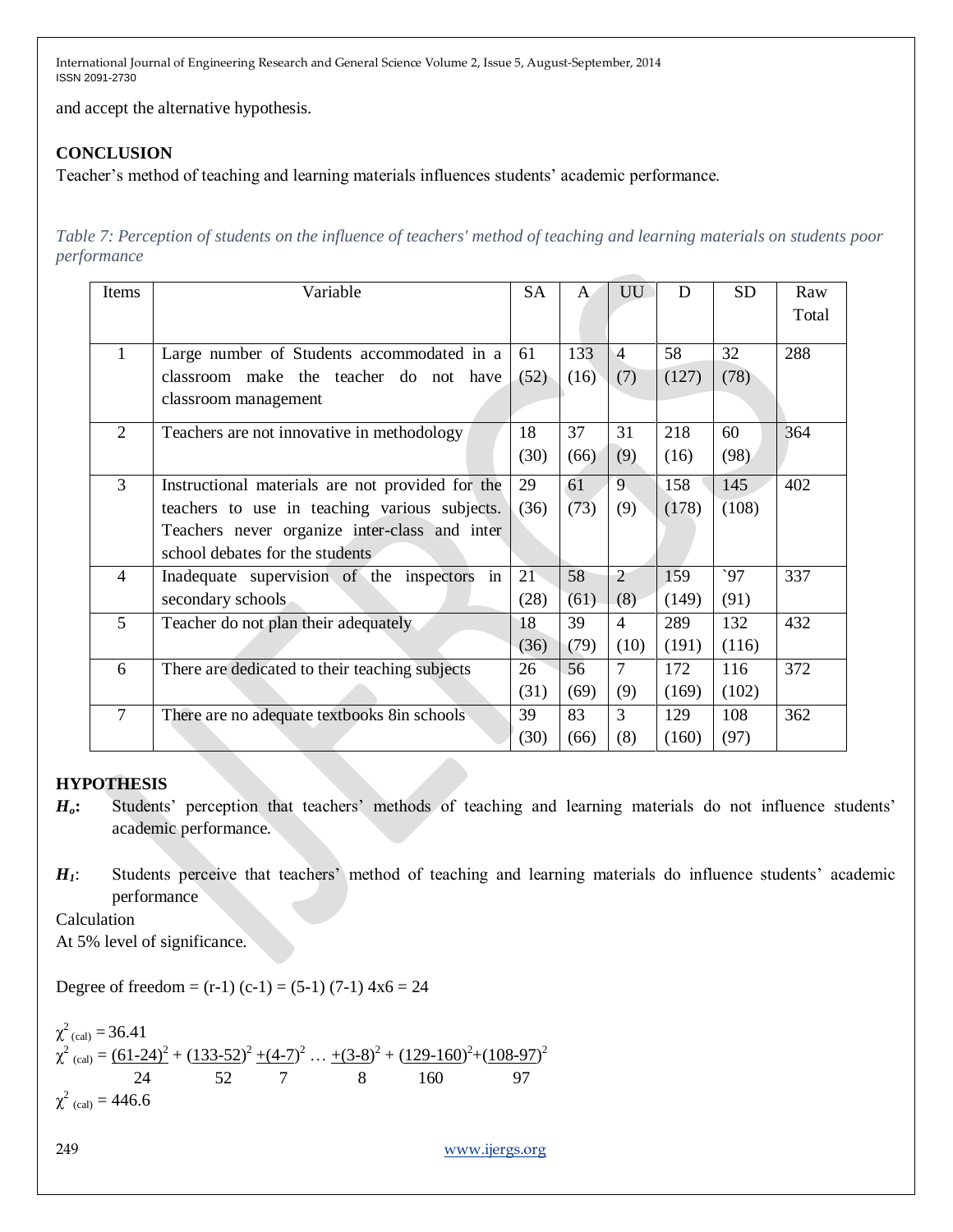### **DISCUSSION**

Since the  $\chi^2$  (446.6) calculated is greater than  $\chi^2$  (36.41) table we reject the null hypothesis and accept the alternative hypothesis

### **CONCLUSION**

Students perceive that teachers' method of teaching and learning material do influence students' academic performance.

*Table 8: Perception of teachers' and students' environment and their poor performance*

| <b>Items</b> | Variable                                           | <b>SA</b> | A    | UU             | D              | <b>SD</b> | Raw          |
|--------------|----------------------------------------------------|-----------|------|----------------|----------------|-----------|--------------|
|              |                                                    |           |      |                |                |           | <b>Total</b> |
|              | Student have no negative attitude to their studies | 17        | 40   | $\overline{4}$ | 22             | 6         | 89           |
|              |                                                    | (21)      | (45) | (2)            | (14)           | (7)       |              |
| 2            | Most students' background/environment do not       | 24        | 41   | $\Omega$       | 14             | 13        | 92           |
|              | stimulate learning or studies                      | (22)      | (46) | (2)            | (15)           | (7)       |              |
| 3            | Level of the parents' education affects their      | 20        | 41   | 2              | 21             |           | 91           |
|              | children's' academic performance                   | (20)      | (46) | (2)            | (15)           | (7)       |              |
| 4            | Poor group influence students                      | 20        | 63   | 3              | $\overline{2}$ |           | 95           |
|              |                                                    | (22)      | (49) | (2)            | (15)           | (7)       |              |
| 5            | affects the academic<br>Divorce among parents      | 25        | 43   |                | 14             |           | 85           |
|              | performance of students                            | (20)      | (43) | (2)            | (14)           | (7)       |              |

### **HYPOTHESIS**

*Ho*: Teachers do not perceive students environment as influencing their academic performance

*H1*: Teachers do perceive student environment as influencing their academic performance

# **CALCULATION**

At 5% level of significance.

Degree of freedom =  $(r-1)$   $(c-1)$  =  $(5-1)$   $(5-1)$  =  $4x4 = 16$ 

 $\chi^2$ <sub>(cal)</sub> = 26.3  $\chi^2$ <sub>(cal)</sub> =  $(17-21)^2 + (40-45)^2 + (4-2)^2 + (1-2)^2 + (14-14)^2 + (2-7)^2$  21 45 2 2 14 7  $\chi^2$  (cal.) = 39.46

### **DISCUSSION**

Since the  $\chi^2$  <sub>(39.46)</sub> calculated is greater than  $\chi^2$ <sub>(26.3)</sub> table we reject the null hypothesis and accept the alternative hypothesis

### **CONCLUSION**

Teachers do perceive student environment as influencing their academic performance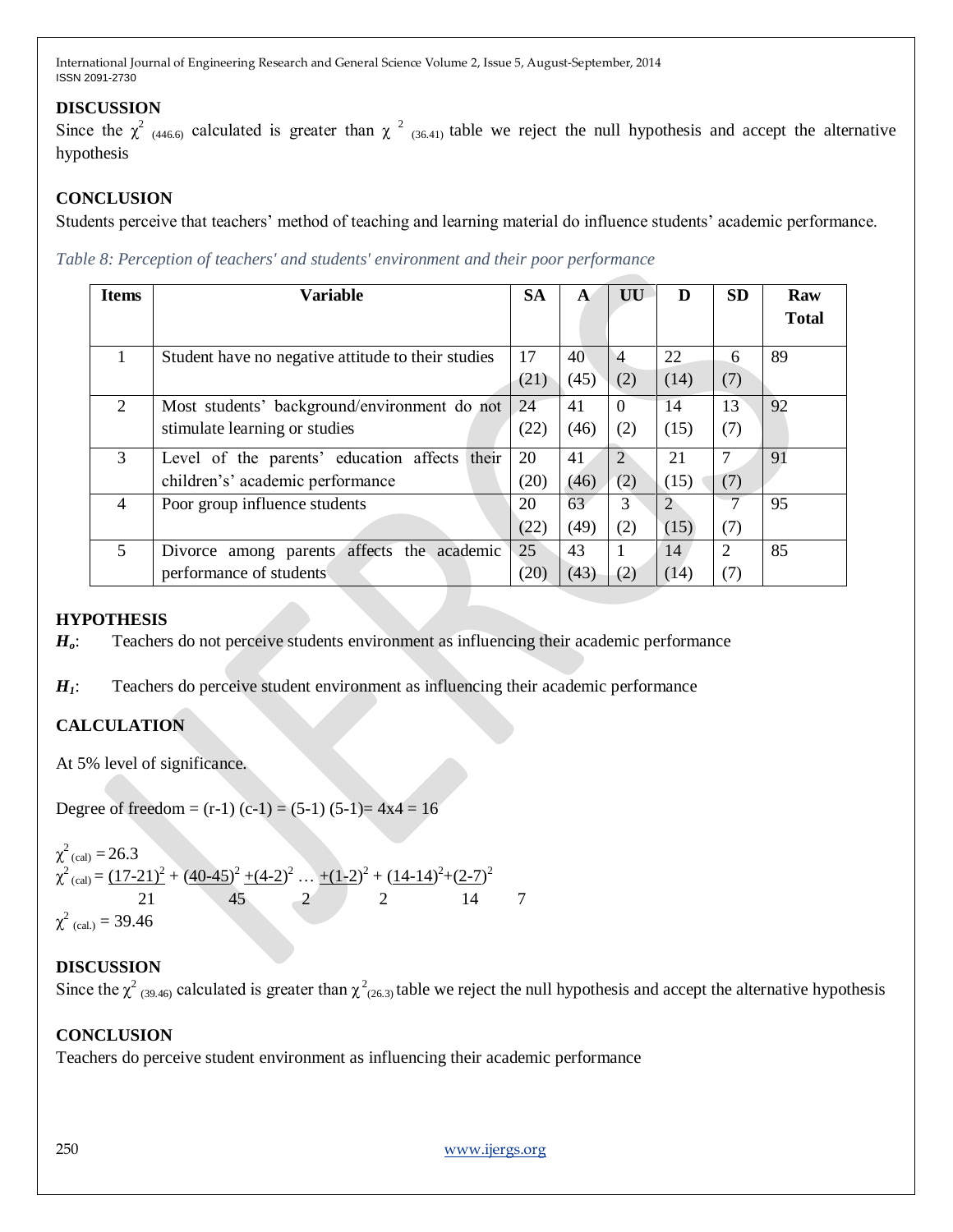| Items          | Variable                                           | <b>SA</b> | A     | UU             | I)   | <b>SD</b> | Raw   |
|----------------|----------------------------------------------------|-----------|-------|----------------|------|-----------|-------|
|                |                                                    |           |       |                |      |           | Total |
|                |                                                    |           |       |                |      |           |       |
|                | Student have no negative attitude to their studies | 46        | 99    | 13             | 118  | 71        | 347   |
|                |                                                    | (53)      | (108) | (9)            | (94) | (83)      |       |
| 2              | Most students' background/environment do not       | 41        | 79    | 3              | 102  | 98        | 323   |
|                | stimulate learning or studies                      | (49)      | (101) | (8)            | (88) | (77)      |       |
| 3              | Level of the parents' education affects their      | 40        | 82    | $\overline{2}$ | 92   | 104       | 320   |
|                | children's' academic performance                   | (49)      | (100) | (8)            | (87) | (77)      |       |
| $\overline{4}$ | Poor group influence students                      | 44        | 90    | 7              | 77   | 42        | 260   |
|                |                                                    | (40)      | (81)  | (7)            | (71) | (62)      |       |
| 5              | Divorce among parents affects<br>the<br>academic   | 63        | 131   | 13             | 29   | 53        | 289   |
|                | performance of students                            | (50)      | (90)  | (7)            | (79) | (69)      |       |

### *Table 9: Perception of student on students' environment and their poor academic performance*

### **HYPOTHESIS**

*Ho***:** Student perceive that environment do not affect their academic performance

*H1*: Student perceives that environment do affect their academic performance

### **CALCULATION**

At 5% level of significance.

Degree of freedom =  $(r-1)$   $(c-1)$  =  $(5-1)$   $(5-1)$   $4x6 = 16$ 

 $\chi^2$ <sub>(cal)</sub> = 26.3

$$
\chi^2_{\text{(cal)}} = \frac{(46-53)^2 + (99-108)^2 + (13-9)^2 + \dots + (13-7)^2 + (29-79)^2 + (53-69)^2}{53}
$$
\n
$$
= \frac{53}{115} = 115
$$

 $\chi^2$  (cal.) = 117.6

#### **DISCUSSION**

Since the  $\chi^2$  (117.6) calculated is greater than  $\chi^2$  (26.3) table we reject the null hypothesis and accept the alternative hypothesis

#### **CONCLUSION**

Student perceive that environment do affect their academic performance

#### **SUMMARY OF FINDINGS**

1. Perception of teachers on student's poor academic performance and teachers qualification, since the  $\chi^2$  (228.5) calculated is greater that  $\chi^2_{(31.41)}$  table we reject the all hypothesis and then accept the alteration hypothesis.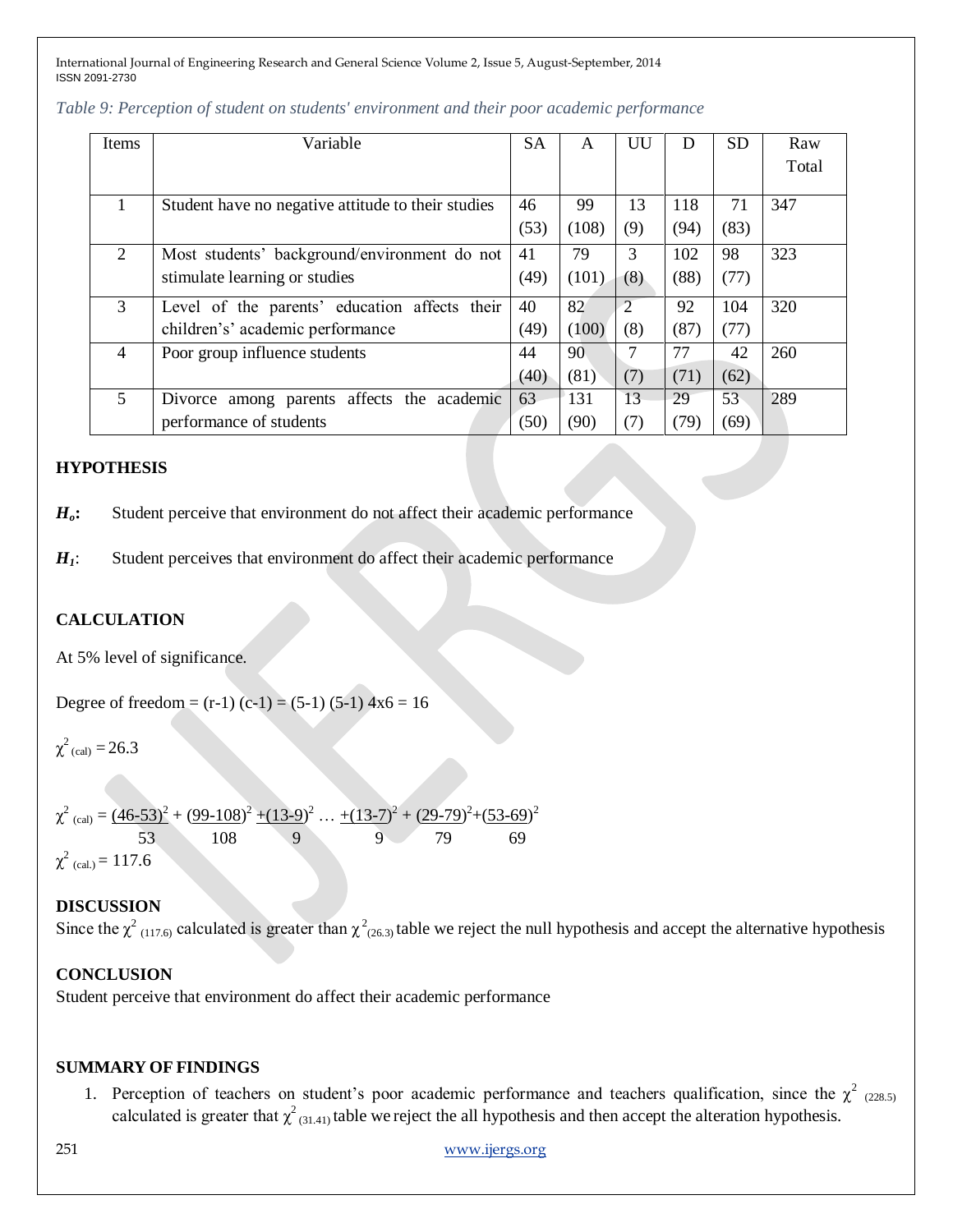- 2. Perception of student on their poor academic performance and teacher's qualification, since the  $\chi^2$  (459.4) calculated is greater than  $\chi^2$  (31.49) table we reject the null hypothesis and accept the alteration hypothesis.
- 3. Perception of teachers on the influence of teacher's method of teaching and learning material on student poor academic performance, since  $\chi^2$  (329.03) calculated is greater than  $\chi^2$  (36.41) table we reject the null hypothesis and accept the alteration hypothesis.
- 4. Perception of student on the influence of teachers and learning materials on student poor academic performance, since the  $\chi^2$  (446.6) calculated is greater than  $\chi^2$  (36.41) table we reject the null hypothesis and accept the alteration hypothesis.
- 5. Perception of teachers on the student's environment and their poor performance, since the  $\chi^2$  (39.46) calculated is greater than  $\chi^2$  (26.3) table we reject the all hypothesis and accept the alteration hypothesis.
- 6. Perception of student on student environment and their poor academic performance, since the  $\chi^2$  (117.6) calculated is greater the  $\chi^2$  (26.3) table we reject the all hypothesis and accept the alteration hypothesis.
- 7. Moreover it has been revealed that the students are facing enormous constraints in learning general mathematics constraints involve: difficulties to understand the concept taught cost of learning materials, inefficiency of teachers.
- 8. Furthermore, in the finding departments are not given the much-needed motivation to kindle the efficiency of teaching general mathematics and further mathematics; finally, it has been revealed that the teachers in the department are facing great constraints in the teaching of General and Further mathematics. Some of these constraints includes: inadequate and inappropriate class size for individual attention, limited amount of time allocated to the subject of teaching and the expansions of teachers due to insufficiency in the schools.

# **DISCUSSION OFFINDINGS**

The purpose of this study was to determine if there is a correlation between a student and teachers' perception of the cases of poor academic performance in General and Further mathematics in the classroom.

A five point liker scale survey was used to access the poor performance toward General Mathematics and Further Mathematics of eighty five (85) students and seventy (70) teachers in five (5) randomly selected secondary schools. The first three questions in the survey were to gather some general demographic information about the respondents. They asked for the respondents' name, gender and age. The eighteen questions were to access the responses at alternative opinion from the respondents. Options ranged from strangely agree to strongly disagree.

For research question one and two, teachers believed that students' poor academic performance is not influenced by teachers' qualification; while students perceived that teachers' qualification affect their academic. The difference in their perception could be because students have high expectations for teachers that could teach them and therefore believe that any teacher that does not meet up to such expectations will not aid their academic performance. However, from the conclusion above, student perception states that students' poor academic performance is influence by teachers' qualification.

Also, only teachers perceive that teachers, method of teaching and learning material influence students' academic performance. That is the fallen level of academic achievement is attributed to teachers' non-use of verbal reinforcement strategy. Student's disagreement to this may be because they perceive that students' personal factors affect their academic performance more that teachers' method of teaching and learning environment.

### **CONCLUSION**

Based on the findings, the following conclusions were arrived at: